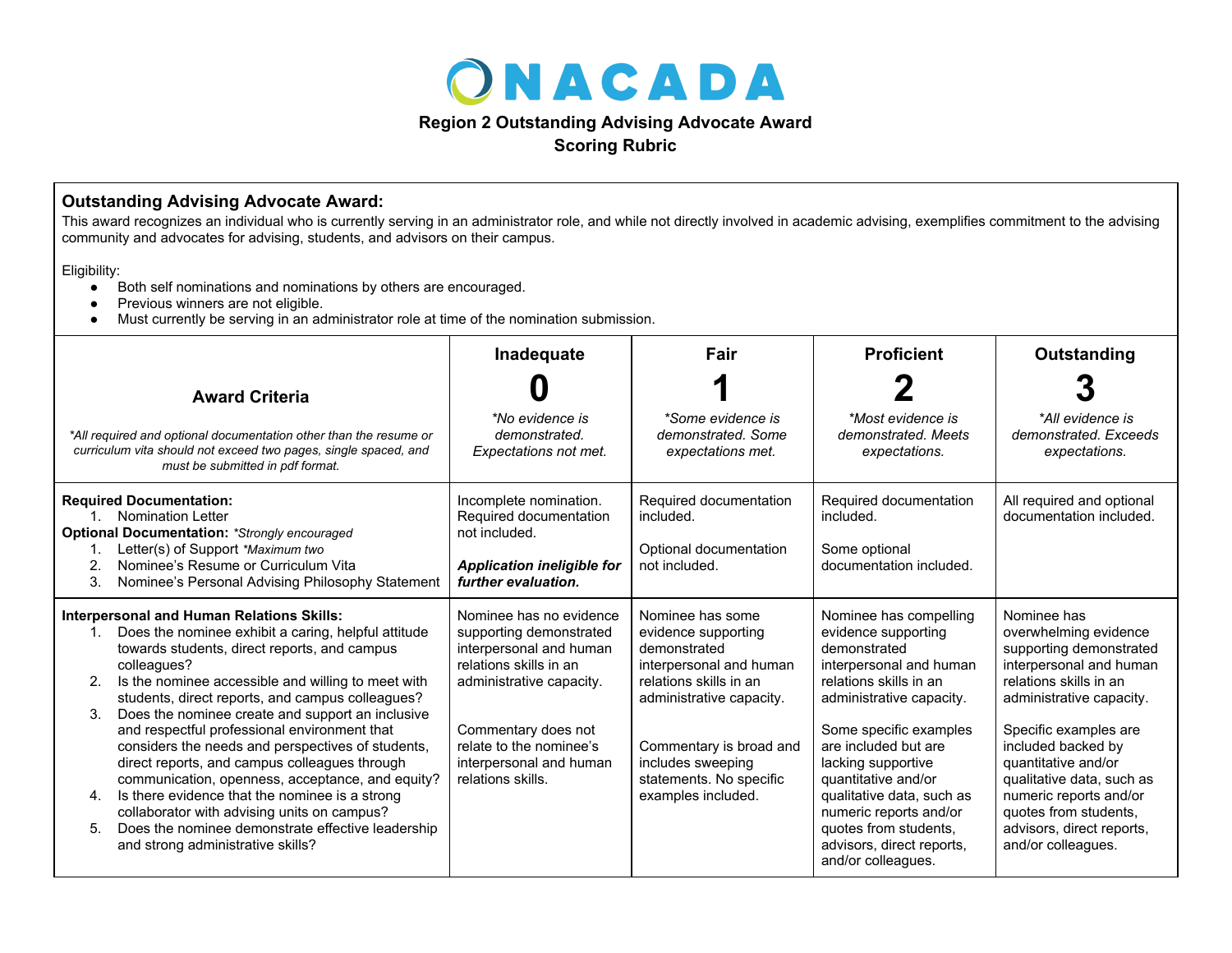| Professional Practices and Advising Advocacy:<br>Does the nominee value honesty, transparency,<br>1.<br>and accountability to the student, institution, and the<br>advising profession and are they dedicated to<br>excellence in all dimensions of student success?<br>2.<br>Does the nominee actively engage in promoting<br>academic advising on their campus?<br>Does the nominee initiate and disseminate<br>3.<br>appropriate advising information?<br>Does the nominee initiate and/or participate in<br>4.<br>training and professional development for academic<br>advisors and student success?<br>5.<br>Is the nominee an advocate for advisors and<br>advising at their institution?<br>Does the nominee participate in affecting student<br>6.<br>success related change at their institution? | Nominee has no evidence<br>supporting demonstrated<br>best professional<br>practices and advising<br>advocacy.<br>Commentary does not<br>relate to the nominee's<br>professional practices or<br>advising advocacy. | Nominee has some<br>evidence supporting<br>demonstrated best<br>professional practices and<br>advising advocacy.<br>Commentary is broad and<br>includes sweeping<br>statements. No specific<br>examples included.                                                                                                                                           | Nominee has strong or<br>compelling evidence<br>supporting demonstrated<br>best professional<br>practices and advising<br>advocacy.<br>Some specific examples<br>are included but are<br>lacking supportive<br>quantitative and/or<br>qualitative data, such as<br>numeric reports and/or<br>quotes from students,<br>advisors, direct reports,<br>and/or colleagues.                          | Nominee has<br>overwhelming evidence<br>supporting demonstrated<br>best professional<br>practices and advising<br>advocacy.<br>Specific examples are<br>included backed by<br>quantitative and/or<br>qualitative data, such as<br>numeric reports and/or<br>quotes from students,<br>advisors, direct reports,<br>and/or colleagues.                                         |
|-------------------------------------------------------------------------------------------------------------------------------------------------------------------------------------------------------------------------------------------------------------------------------------------------------------------------------------------------------------------------------------------------------------------------------------------------------------------------------------------------------------------------------------------------------------------------------------------------------------------------------------------------------------------------------------------------------------------------------------------------------------------------------------------------------------|---------------------------------------------------------------------------------------------------------------------------------------------------------------------------------------------------------------------|-------------------------------------------------------------------------------------------------------------------------------------------------------------------------------------------------------------------------------------------------------------------------------------------------------------------------------------------------------------|------------------------------------------------------------------------------------------------------------------------------------------------------------------------------------------------------------------------------------------------------------------------------------------------------------------------------------------------------------------------------------------------|------------------------------------------------------------------------------------------------------------------------------------------------------------------------------------------------------------------------------------------------------------------------------------------------------------------------------------------------------------------------------|
| <b>Documented Institutional Advising Growth and Success:</b><br>Is there evaluative data that shows growth and<br>positive results for this institution's advising<br>program?<br>2.<br>Is there testimony by students, advisors, and/or<br>colleagues to the nominee's advising advocacy<br>correlating to advising success at their institution?                                                                                                                                                                                                                                                                                                                                                                                                                                                          | Nominee has no evidence<br>supporting documented<br>institutional advising<br>growth and success.<br>Commentary does not<br>relate to the nominee's<br>institutional advising<br>growth and success.                | Nominee has some<br>evidence supporting<br>documented institutional<br>advising growth and<br>success.<br>Commentary is broad and<br>includes sweeping<br>statements. No specific<br>examples included.                                                                                                                                                     | Nominee has strong or<br>compelling evidence<br>supporting documented<br>institutional advising<br>growth and success.<br>Some specific examples<br>are included but are<br>lacking supportive<br>quantitative and/or<br>qualitative data, such as<br>numeric reports and/or<br>quotes from students,<br>advisors, direct reports,<br>and/or colleagues.                                       | Nominee has<br>overwhelming evidence<br>supporting documented<br>institutional advising<br>growth and success.<br>Specific examples are<br>included backed by<br>quantitative and/or<br>qualitative data, such as<br>numeric reports and/or<br>quotes from students,<br>advisors, direct reports,<br>and/or colleagues.                                                      |
| <b>Documented Advising Professional Development:</b><br>Is the nominee a member of NACADA and/or other<br>1.<br>professional organizations that support advising?<br>Is there documented evidence the nominee<br>2.<br>participates in and attends advising development<br>workshops, webinars, or training as put on by<br>NACADA, another organization, and/or their<br>institution?<br>Has this nominee contributed to the professional<br>3.<br>development of academic advisors at their<br>institution?<br>Has the nominee contributed to the professional<br>4.<br>development of others in the fields of academic<br>advising and student success?                                                                                                                                                  | Nominee has no evidence<br>supporting documented<br>advising professional<br>development.<br>Commentary does not<br>relate to the nominee's<br>advising professional<br>development.                                | Nominee has some<br>evidence supporting<br>documented advising<br>professional development.<br>Limited examples of<br>short-term participation in<br>professional organizations<br>and professional<br>development activities<br>related to and supporting<br>academic advisors and<br>the fields academic<br>advising and student<br>success are included. | Nominee strong or<br>compelling evidence<br>supporting documented<br>advising professional<br>development.<br>Some specific examples<br>of the nominee's ongoing<br>participation in<br>professional organizations<br>and professional<br>development activities<br>related to and supporting<br>academic advisors and<br>the fields academic<br>advising and student<br>success are included. | Nominee overwhelming<br>evidence supporting<br>documented advising<br>professional success.<br>Specific examples of the<br>nominee's sustained<br>participation in<br>professional organizations<br>and professional<br>development activities<br>related to and supporting<br>academic advisors and<br>the fields academic<br>advising and student<br>success are included. |